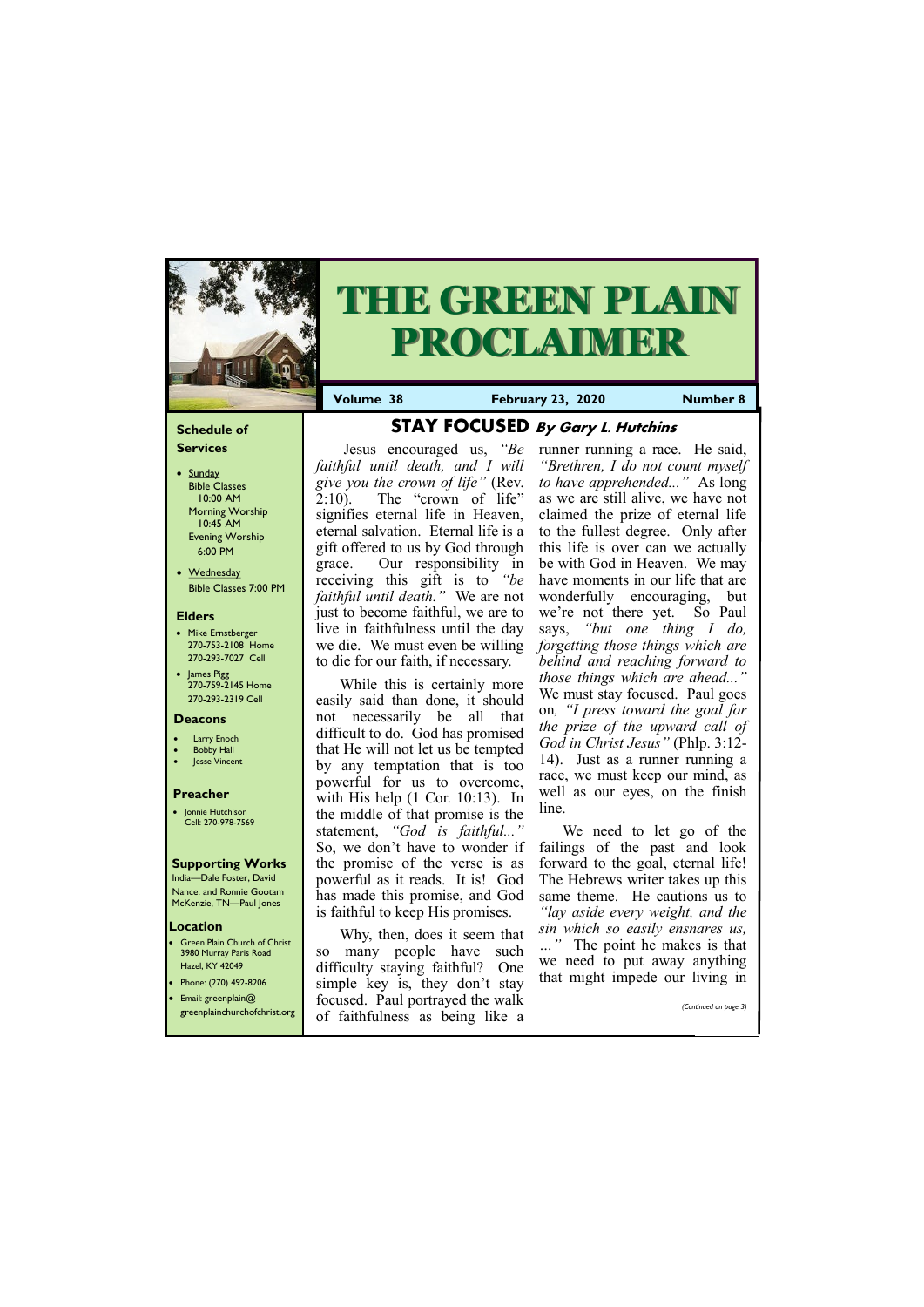# NEWS AND NOTES

- *REMEMBER IN PRAYER: Green Plain members*: . Remember Faye Travis, Peggy Jarvis, Rex and Margarette Enoch, Mary Crutchfield, Joanne Barnes, Maxine Pool, Hayes and Marjorie Grady, Jim Fielder,, Griselda Adams, Larry Enoch, Jesse & Mary Vincent, Carolyn Byars and Dave & Ann Thompson.
- **Family and Friends:** Pat Hocking, Teresa Tacker, Betty Pond, Bryan White, Meredith Enoch, Kenneth Mizell, Walter Byars, Will Winchester, Jim Hutson, Janice Canter, Maryanne Pedigrew, Dale Foster, Andrea Phillips, Donald and Dorothy Cook, and Larry Wyatt.
- **Guest Speaker:** Max Henry is scheduled to speak to us concerning the Tennessee Children's Home at our evening services today.
- **Pantry items February: 2—Peanut Butter; 19—Jelly; 16—Paper Towels; 23—Spinach; All food items should be canned. Thanks to all for participating in this effort.**
- Remember our **snacks for the hospital program** and place your items in the baskets in the lobby.
- **PASS IT ON!** When you have finished reading this bulletin, why not pass it on to a loved one, friend or neighbor. Use this as a tool to spread the gospel. Or, pick up extra copies to hand or mail to others.
- **See our Facebook page** for announcements, updates and articles. Access to past editions of this bulletin are available on our website at http://greenplainchurchofchrist.org.
- **Mission Work:** Please continue to pray for the preachers this congregation is supporting in India and for Dale Foster, Ronnie Gootan, David Nance, Mike Kiser, Arnold Gerson and Paul Jones in their respective works.
- Watch **"A Bible Answer"** each Sunday morning at 8:00 am on WQWQ TV in Paducah, KY. This program is also available on their website at abibleanswertv.org and on GBN and YouTube**.**
- **February 2020 Anniversaries:** None; Birthdays: 8th—Krista Smith; 19th—Maxine Pool; 25th—Jan Pigg; -Please let us know if we have left anyone out and we will include them next week.
- *Visit our Website at* **greenplainchurchofchrist.org.**
- Are you shining as a light in the world? Read Matthew 5:16 and Philippians 2:12-<u>SHINE, SHINE, SHINE!</u>

**Answer**: Habakkuk 2:4, "The just shall live by faith" is quoted in Romans 1:17, Galatians 3:11 and Hebrews 10:38.

**Page 2**

*BIBLE RESEARCH QUESTION*

**This Week: Upon what day of the week did the Jewish Pentecost fall?**

**Last Week**: *What emphatic verse in Habakkuk is quoted three times in the New Testament?*



*Bible Preservation Dan Sikes*



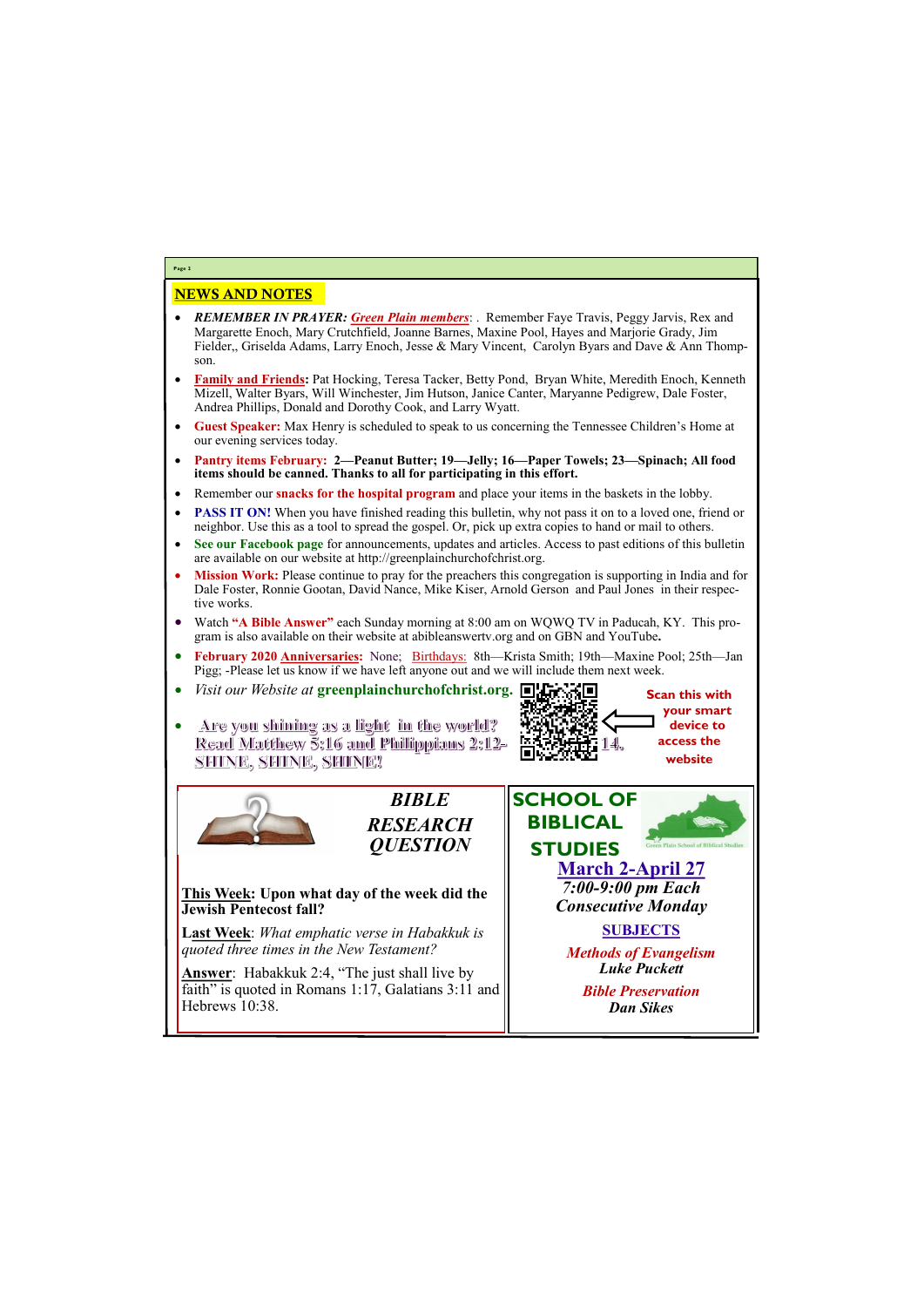**Page 3**

faithfulness to our Lord. The writer goes on to instruct, *"and let us run with endurance the race that is set before us."* (Heb. 12:1). Don't give up, don't quit! In the next verse he portrays Jesus as standing at the finish line of our race through life*: "looking unto Jesus, the author and finisher of our faith, …"* Jesus is there with us, watching over us, ready to help us finish victorious. We need to always keep our focus on Him.

Jesus put it this way, *"No one, having put his hand to the plow, and looking back, is fit for the kingdom of God"* (Lk. 9:62). A great many people begin the walk of faith but lose their focus. They get distracted by all kinds of things, including self-doubt. We must stay focused! When Peter became distracted by the storm and took his eyes off of Jesus, he sank into the water on which he had been walking (Matt. 14:28-31). If we let ourselves get distracted by the difficulties of life, or by the temptations of the devil, we can end up sinking into the depths of sin and end up condemned for eternity. Only if we stay focused, only if we keep our eyes on Jesus, only if we maintain our commitment will we stay on course and cross the threshold of Heaven. If we stay focused, God has already promised that we will cross the finish line and receive the prize (Rev. 2:10). The only question is whether or not we will stay focused. Are you focused?

—*Sunny Slope church of Christ bulletin*

#### *(Continued from page 1)*

# **IT'S ALWAYS NEEDED** *By Shane Williams*

 I heard a story of a man in the mid 1950's entering school to study engineering. A professor told the entering freshmen class to buy the best slide rule they

could afford. The reason: "You will be dependent on it all your 'professional life.'" Well, of course, it wasn't too long before the slide rule was replaced by the calculator. We've seen those same sorts of things in fairly recent years: 8 tracks, cassette tapes

(almost), and even VHS tapes! Things we considered essential have quickly become obsolete. Soon the "newest thing today" will be discarded as antiques that cannot provide the help we need.

 At least one thing from the past, however, will always be needed and never become obsolete. It is the Bible, God's Holy Word. No matter how much technological

change and progress takes place, The Book will remain the one sure means for getting



Psalm 119:105, *"Your word is a lamp to my feet and a light to my path."*

Psalm 18:30, *"As for God, His way is perfect; The word of the Lord is proven; He is a shield to all who trust in Him."*

Psalm 119:160, *'The entirety of your word is truth, and every one of your righteous judgments endures forever."*

1 Peter 1 :23*, "For you have been born again not of seed which is perishable but imperishable, that is, through the living and abiding word of God."*

 Make sure you keep your Bible around and use it! You'll always need it.

*—Pennington Bend church of Christ Bulletin—Nashville, TN*